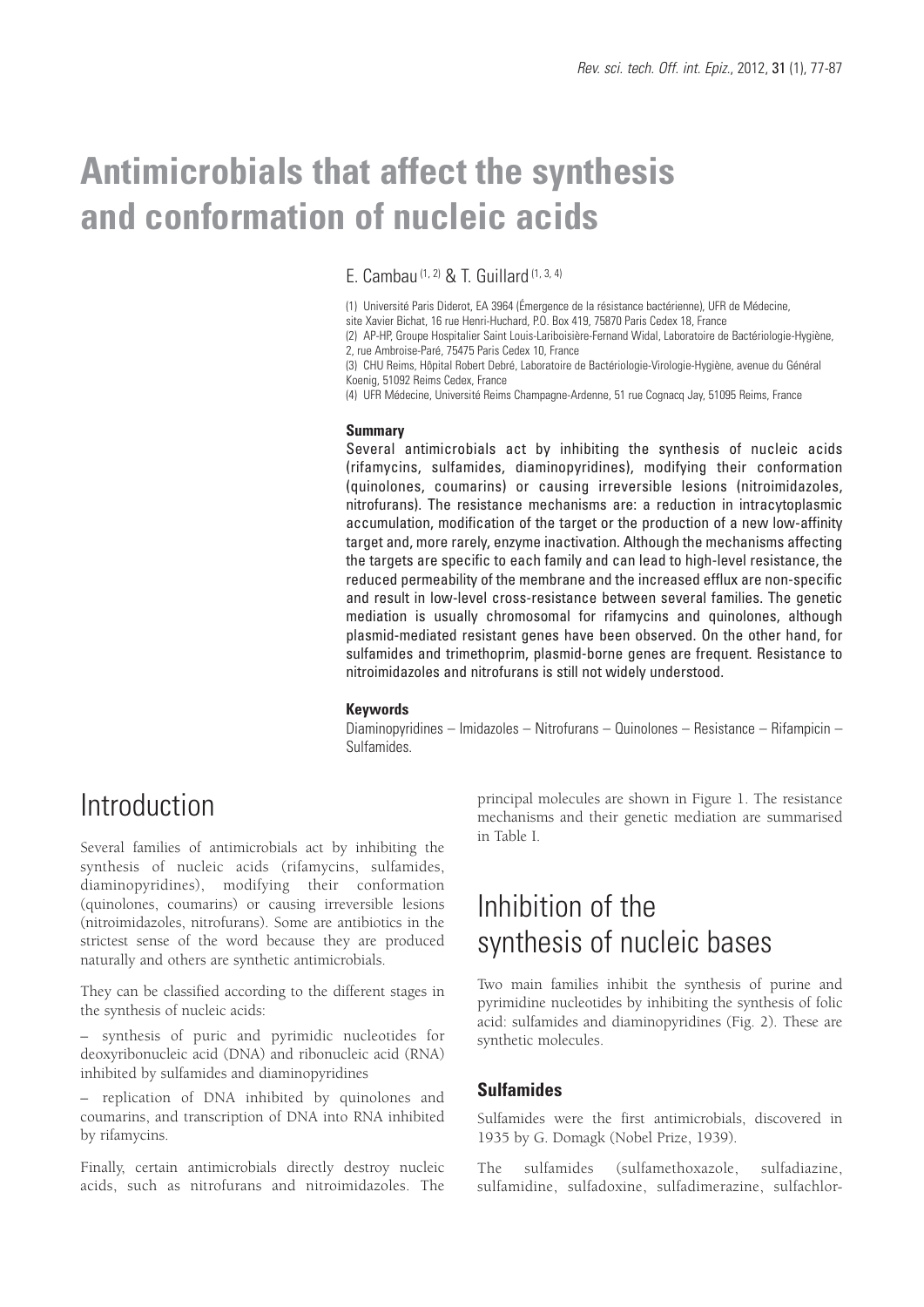

**Structure of the main antimicrobials acting on the synthesis or conformation of nucleic acids**

pyridazine, etc.) and the sulfones (dapsone) inhibit dihydropteroate synthase (DHPS). This enzyme enables bacteria to synthesise dihydrofolic acid from paraaminobenzoic acid (PABA) and dihydropteridine. Sulfamides are structurally similar to PABA and act by competing with the PABA (14, 18) (Fig. 2). In eukaryotic cells, the folic acid is captured directly in the external environment and therefore the sulfamides are not active.

Sulfamides are broad-spectrum antimicrobials that act on Gram-positive bacteria (including streptococcus, staphylococcus, corynebacterium, *Listeria*, *Nocardia* and mycobacteria) and Gram-negative bacteria (enterobacteria, *Neisseria*). Sulfamides also act on more complex cells such as fungi (*Pneumocystis jirovecii*) and parasites (*Isospora belli*, toxoplasma and *Plasmodium*).

The mechanisms of resistance to sulfamides are (1):

*–* reduction in the intra-bacterial concentration of sulfamides: this stems from either a reduction in the permeability of the Gram-negative bacterial cell wall by reducing the quantity of porines (22), or hyper-expression of the resistance, nodulation and cell division (RND) efflux pumps (23). These mechanisms are not specific to sulfamides because they also concern the efflux of other molecules with a low molecular weight, including hydrophilics such as beta-lactamines, aminoglycosides and quinolones. Mutations in the genes that regulate the synthesis of OmpF (Mar operon) or expression of the efflux pumps (Acr operon) are traditionally observed in enterobacteria (11, 22, 23). Such resistance is chromosome-mediated;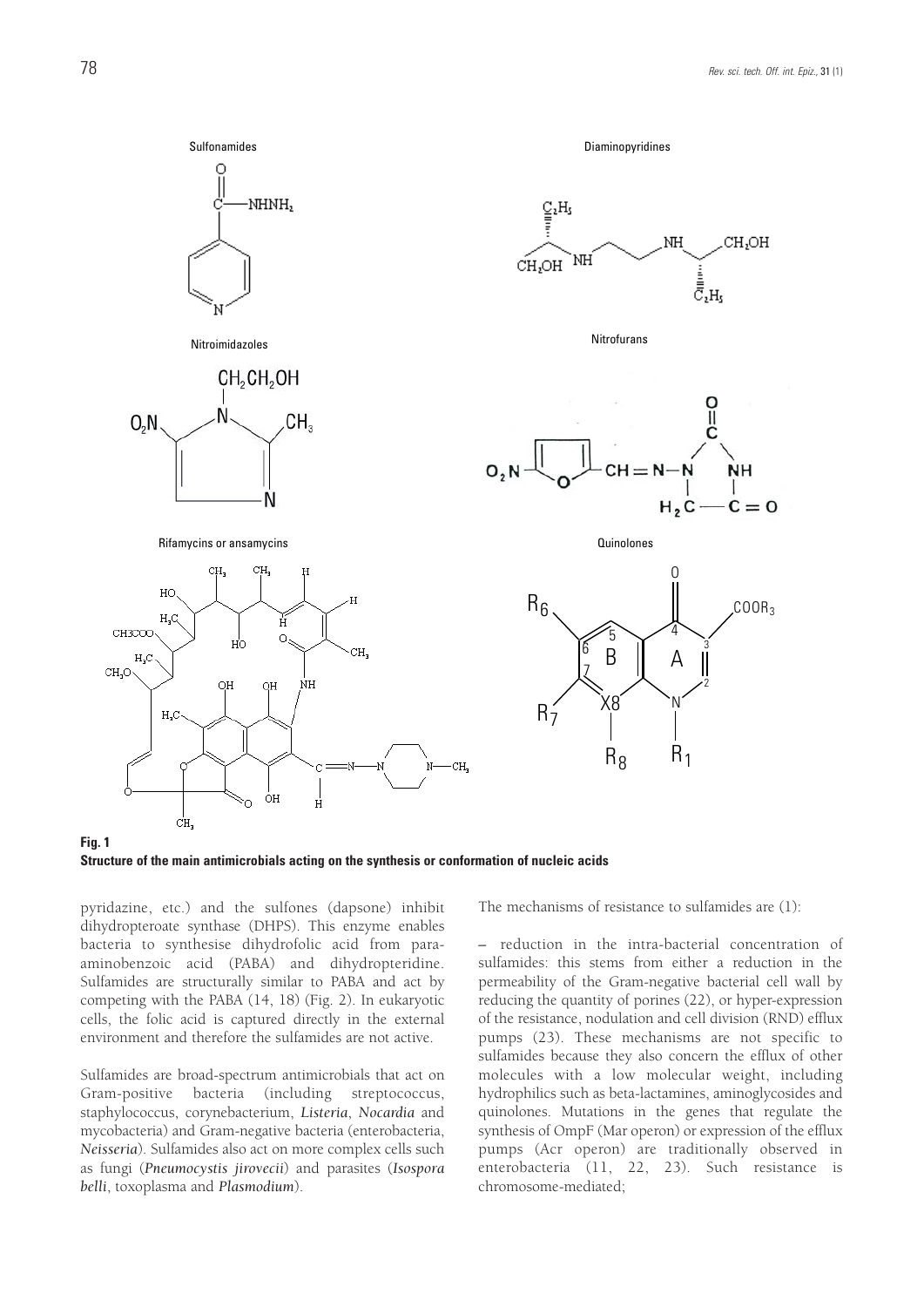**Table I**

## **Gene-mediated resistance to antimicrobials acting on the synthesis and conformation of nucleic acids**

| <b>Antibiotics</b> | Chromosome-mediated resistance (gene)                                                                                                                                                                                           | Plasmid-mediated resistance (gene)                                                             |
|--------------------|---------------------------------------------------------------------------------------------------------------------------------------------------------------------------------------------------------------------------------|------------------------------------------------------------------------------------------------|
| <b>Sulfamides</b>  | Reduction in the permeability of the cell wall of Gram-negative bacteria (e.g. OmpF-)<br>Hyperexpression of RND efflux pumps (e.g. Acr)<br>Structural modification of the target DHPS (folP1)<br><b>Hyperproduction of DHPS</b> | Production of DHPS enzymes resistant to<br>the action of sulfamides (sul1, sul2, sul3)         |
| Diaminopyridines   | Reduction in the permeability of the cell wall of Gram-negative bacteria (e.g. OmpF-)<br>Hyperexpression of RND efflux pumps (e.g. Acr)<br>Structural modifications of the DHFR (dhfr)<br>Hyperproduction of DHFR               | Production of DHFR enzymes resistant to<br>the action of trimethoprim (dhfr1 and dhfr2)        |
| Quinolones         | Mutations in structural genes of type II topoisomerases, (gyrA, parC, gyrB or parE)                                                                                                                                             | Protection of the target by the Onr proteins<br>$\langle qnrA, qnrB, qnrC, qnrD, qnrS \rangle$ |
|                    | Reduction in the permeability of the cell wall of Gram-negative bacteria (e.g. OmpF-)<br>Hyperexpression of efflux RND pumps (e.g. Acr) in Gram-negative bacteria and MPS<br>pumps in Gram-positive bacteria (e.g. NorA, Pmr)   | Enzyme inactivation (aac-6'-lb-cr)<br>Efflux pumps ( <i>gepA ogxAB</i> )                       |
| Coumarins          | Mutations in sub-unit B of the DNA gyrase ( <i>gyrB</i> )                                                                                                                                                                       |                                                                                                |
| Rifamycins         | Modification of the target by rpoB mutations<br>Hyperefflux or impermeability                                                                                                                                                   | Inactivation by ADP ribosylase (arr-3)                                                         |
| 5-Nitroimidazoles  | Reduction in intra-bacterial accumulation by reducing the influx or efflux                                                                                                                                                      | Reduction in nitroreductase activity (nimA, nimB)                                              |
| <b>Nitrofurans</b> | Reduction in intra-bacterial accumulation by reducing the influx or efflux<br>Reduction in nitro-reductase activity (mutations of nfsA and nfsB)                                                                                |                                                                                                |

*DHPS: dihydropteroate synthase*

*DHFR: dihydrofolate reductase*



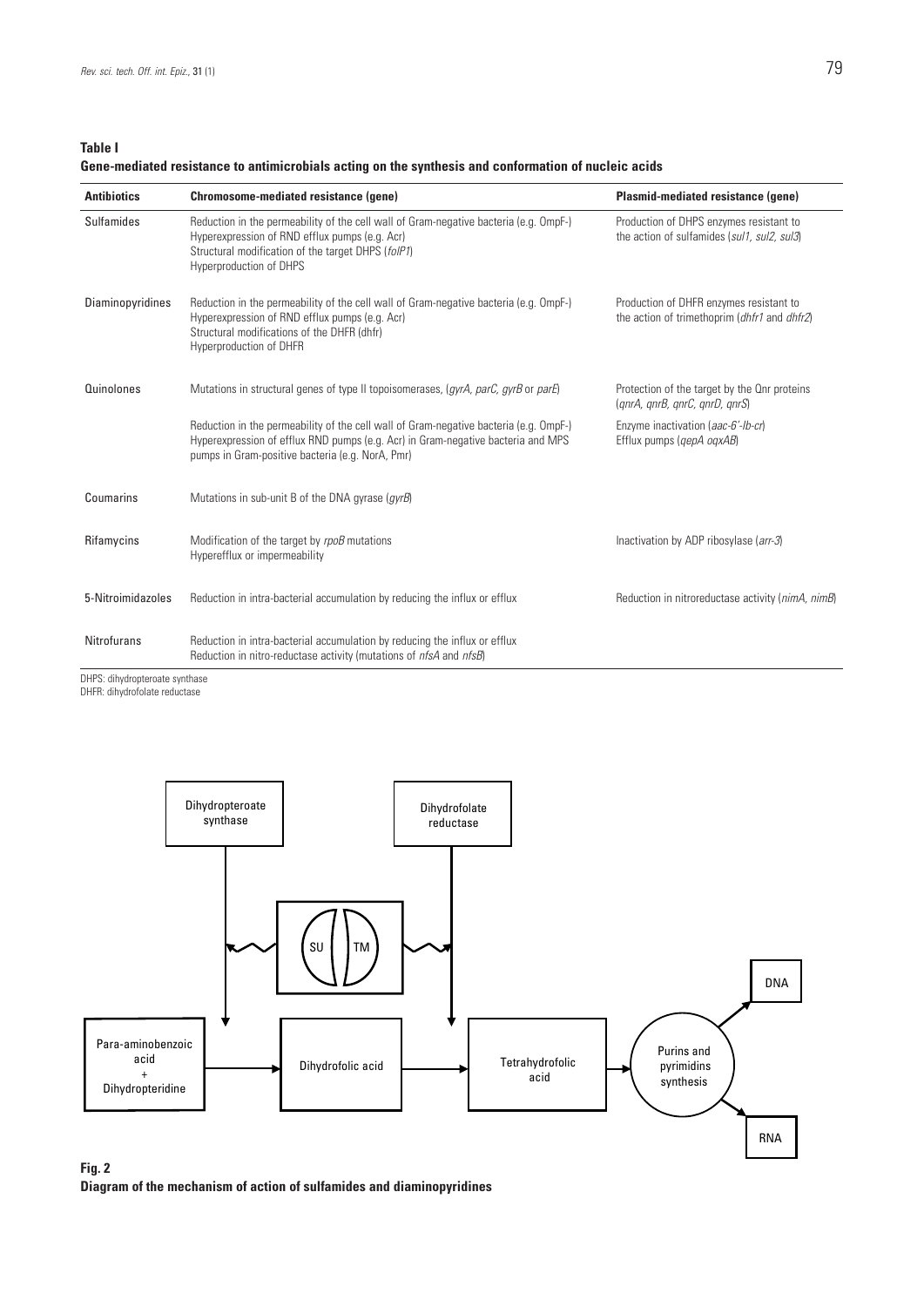– structural modification of the DHPS: these modifications are secondary to structural mutations of the chromosomal gene. For example, in strains of *Mycobacterium leprae* resistant to dapsone (5) there are *folp1* mutations in positions 53 (Thr53Ala, Thr53Ile) and 55 (Pro55Leu). In *Neisseria meningitidis* (9) or *Streptococcus pneumoniae* (27), insertions of several nucleotides are found in the chromosomal gene forming a sort of mosaic gene, resulting from recombination with genes from other bacteria;

– production of DHPS enzymes resistant to sulfamides: these enzymes are coded by genes (*sul1*, *sul2*, *sul3*) acquired from other cells and transferred via transposons or integron genetic structures (14). The gene *sul1* characterises class 1 integrons within transposons often carried by plasmids with resistance to multiple antibiotics (multidrug-resistant [MDR] plasmids) (10);

– hyperproduction of DHPS.

## **Diaminopyridines**

Diaminopyridines are derived from antiparasitic molecules. Trimethoprim is used mainly as an antibacterial, while pyrimethamine is used as an antiparasitic.

Diaminopyridines act by inhibiting dihydrofolate reductase (DHFR). This enzyme is used to synthesise tetrahydrofolic acid from dihydrofolic acid. Diaminopyridines therefore act in synergy with sulfamides, but at a later stage, by inhibiting the synthesis of folic acid (Fig. 2) (1).

Trimethoprim is a broad-spectrum antimicrobial that acts on Gram-positive bacteria (including streptococcus and enterococcus, staphylococcus, corynebacterium, *Listeria*, *Nocardia*) and Gram-negative bacteria (enterobacteria). However, some Gram-negative species are intrinsically resistant to trimethoprim, e.g. *Neisseria*, *Acinetobacter*, *Pseudomonas* and *Campylobacter/Helicobacter*. Trimethoprim and pyrimethamine act on *Pneumocystis jirovecii* and *Isospora belli* but pyrimethamine is more active on toxoplasma and *Plasmodium*.

The mechanisms of resistance to diaminopyridines are:

– reduction in the intra-bacterial concentration in Gramnegative bacteria linked to a reduction in the influx or hyper efflux, as for sulfamides (11, 22, 23);

– production of the enzyme DHFR resistant to the action of trimethoprim. These enzymes are coded by genes (genes 17 to 18 *dhfr* as described) acquired from other bacteria and transferred via transposons on MDR plasmids, sometimes in integron genetic structures (10);

– structural modifications of the DHFR, following missense mutations of the chromosomal gene, for example the mutation Ile100Leu in *S. pneumoniae* (27);

– increase in the synthesis of the target (DHFR) (14).

Note that the presence of thymine or thymidine in the culture medium can result in the observation of false resistance to trimethoprim.

# *Inhibition of DNA replication*

## **Quinolones and fluoroquinolones**

Fluoroquinolones are currently among the most heavily prescribed antimicrobials in the world. These antimicrobials are in such common use because of their pharmacodynamic (spectrum) and pharmacokinetic properties (13).

Nalidixic acid belongs to the pyridone-ß-carboxylic or 4-quinolone family. This synthetic molecule, derived from anti-malarials, is the first of the quinolones and was first used in 1962. The success and development of this family are associated with the addition of a fluorine in C6 of the pyridine cycle and C7 of the piperazyl cycle, opening the door in the 1980s to a new group of quinolones, including the fluoroquinolones.

## Antimicrobial activity

The quinolones can be divided into four groups according to their structure (Fig. 3) (all synthetic chemical molecules) and their antimicrobial activity (3, 4).

**The 'classic' quinolones** (nalidixic acid, oxolinic acid, pipemidic acid, a first-generation quinolone with a piperazine at C7, and flumequine, a first-generation quinolone with a fluorine at C6) act only on Gram-negative bacteria, especially enterobacteria (*Escherichia coli*, *Proteus*, *Klebsiella*, etc.), *Neisseria*, *Haemophilus* spp., *Moraxella* spp. and *Branhamella* spp.

**The fluoroquinolones** (enrofloxacin, marbofloxacin, ciprofloxacin, norfloxacin) have in common a piperazine radical at C7 and a fluorine at C6 of the B-cycle, which makes them at least 100 times more active than the classic quinolones. They therefore act on other Gram-negative bacilli, such as *Pseudomonas aeruginosa* and legionella, as well as on Gram-positive bacteria such as staphylococcus. Levofloxacin also forms part of this group because of its structure (levogyre isomer of ofloxacin) and its antimicrobial activity.

**The new fluoroquinolones** (pradofloxacin, moxifloxacin, gatifloxacin) were developed to broaden the spectrum of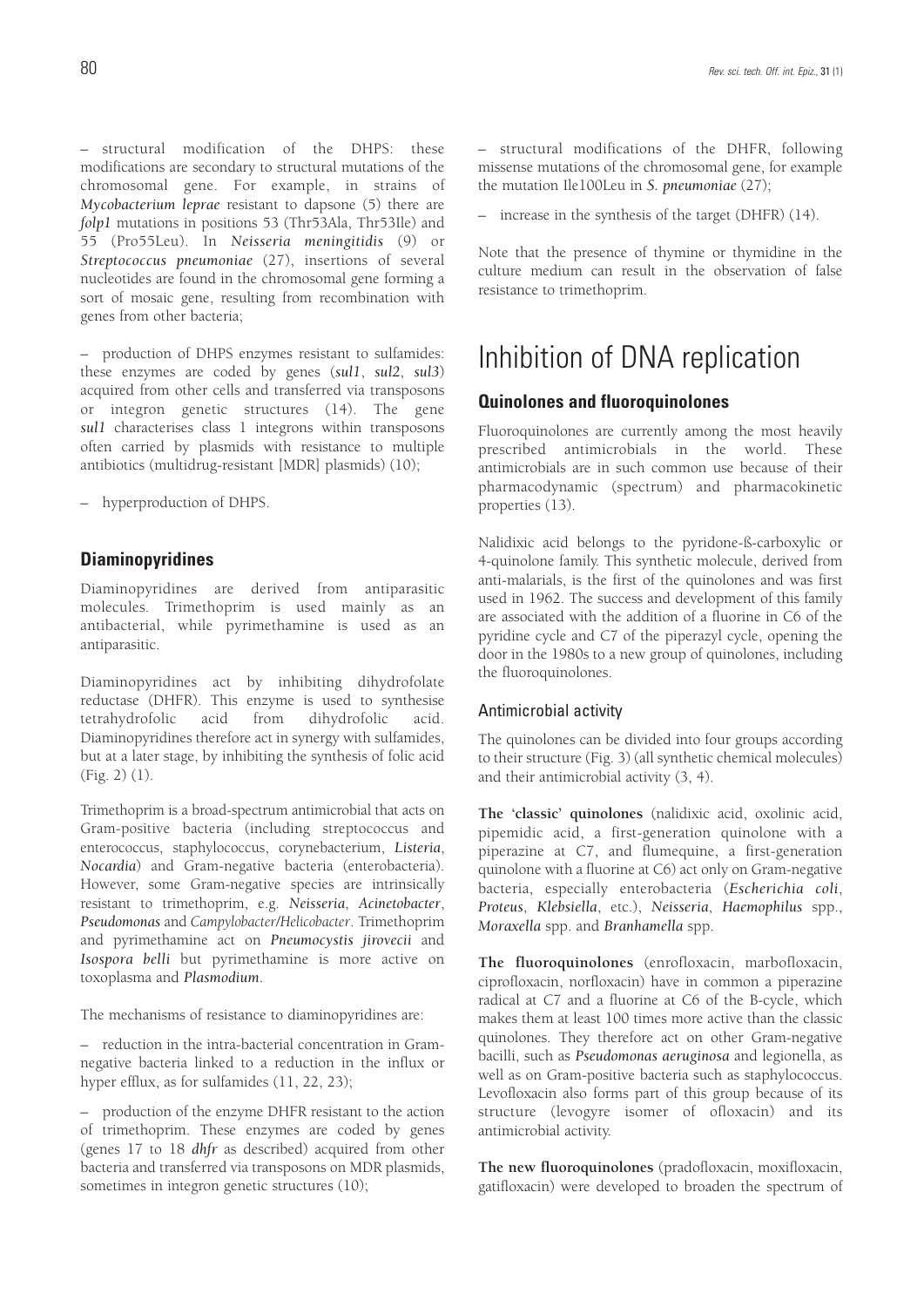## **Classic quinolones**



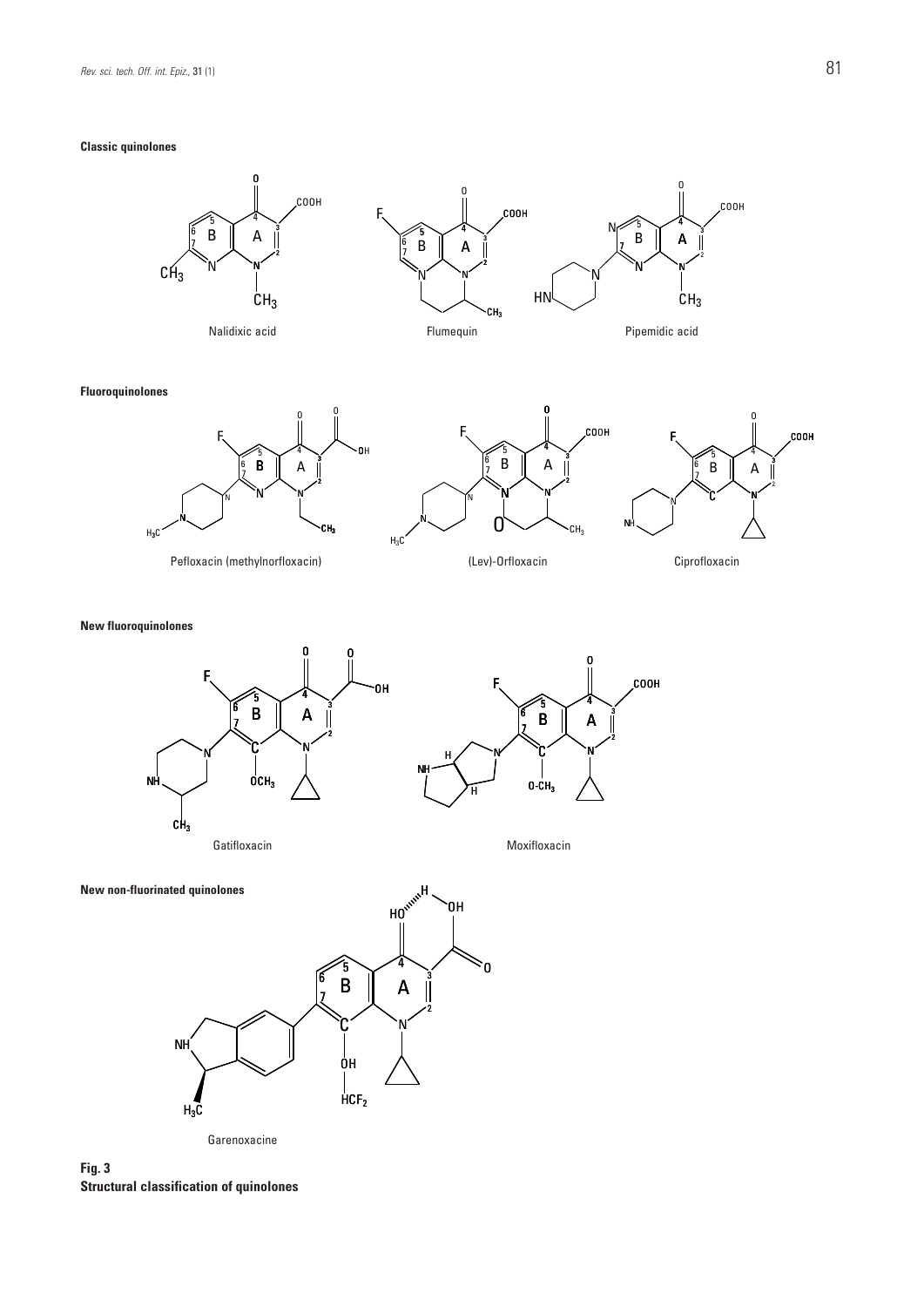fluoroquinolones to include streptococcus, in particular pneumococcus. Their antibacterial activity against anaerobic bacteria and mycobacteria differs according to the molecule used. Many of the molecules in this group were developed and then abandoned because of poor tolerance (sparfloxacin, trovafloxacin, grepafloxacin). There is a new group, similar to the new fluoroquinolones: the **new non-fluorinated quinolones**, such as garenoxacin, which, although it has a slightly different structure (no fluorine at C6), has an antimicrobial activity similar to that of the new fluoroquinolones, in particular against streptococcus.

#### Mechanism of action

Quinolones penetrate Gram-negative bacteria using porines, especially as they are hydrophilic (norfloxacin and ciprofloxacin), while in hydrophobic molecules (e.g. ofloxacin, levofloxacin, moxifloxacin) penetration can also take place through the lipid bilayer. Gram-positive bacteria are penetrated by passive diffusion through the peptidoglycan.

Quinolones inhibit replication and transcription by inhibiting the functioning of bacterial type II topoisomerases, DNA gyrase (still called topoisomerase II) and topoisomerase IV. DNA gyrase is a tetrameric holoenzyme composed of the sub-units GyrA and GyrB in the form GyrA2GyrB2 (Fig. 4). Topoisomerase IV has a similar structure with sub-units ParC and ParE (13).

The quinolones attach to the DNA-topoisomerase complex. This complex becomes irreversible, leading to immobilisation of the enzymes that result in bacteriostasis and to the release of DNA double-strand breaks that activate the SOS system and produce the 'poison' effect that is responsible for the intense bactericidal action of quinolones. The details of the steps at cellular level leading to these effects are still poorly understood. The bactericidal effect varies depending on the molecule and the species of bacteria concerned.

## Resistance mechanisms

Resistance mechanisms can be classified according to their function: reducing intra-cytoplasmic accumulation by



*B: crystallographic structure CDT: carboxyl-terminal domain*

**Fig. 4**

**The targets of quinolones; bacterial type II topoisomerases**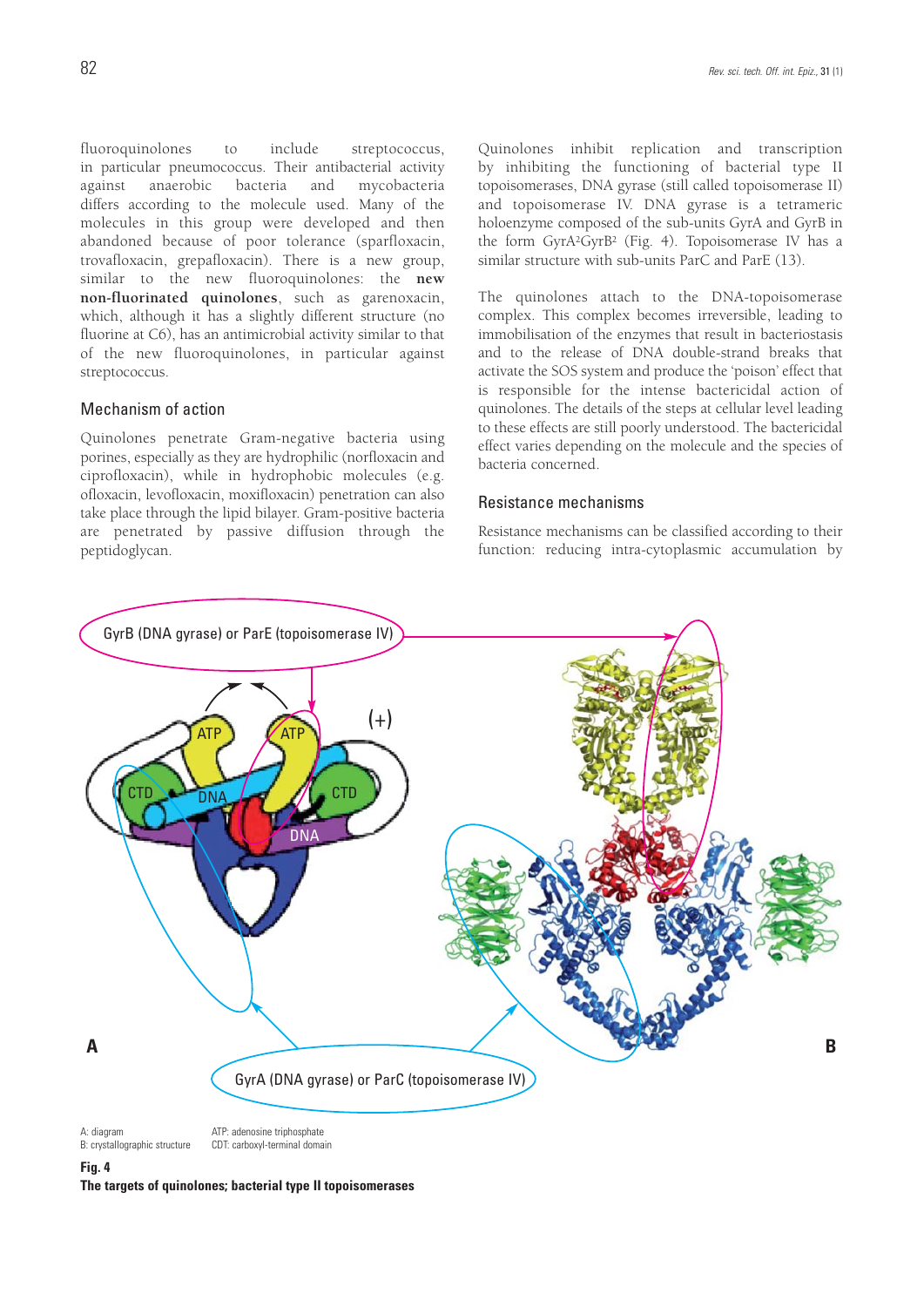

Alteration of the permeability of the bacterial cell envelope

### **Fig. 5 Diagram of mechanisms of resistance to quinolones and fluoroquinolones**

reducing the permeability of the wall or increasing the efflux, reducing the affinity of targets, inactivating enzymes or protecting targets (Fig. 5). Most of these mechanisms are chromosome-mediated, but plasmid-mediated genes have been described for a decade or so (4, 30).

#### *Chromosomal resistance*

The main mechanism of resistance is associated with mutations in type II topoisomerase structural genes, usually on the genes *gyrA* or *parC*, and more rarely on the genes *gyrB* or *parE*. These mutations are selected in the presence of quinolone with a frequency of around 1/108. The mutations are found in a region called the quinolone resistance-determining region (QRDR) (12). We observe the phenomenon of step-resistance, with an increase in the minimum inhibitory concentration (MIC) with each new mutation acquired. The first mutation generally occurs in the topoisomerase for which the quinolone has the greatest affinity, which may vary according to the bacterial species and the quinolone (6, 7). The primary target of ciprofloxacin is sub-unit A of the DNA gyrase in Gramnegative bacilli, while it is sub-unit ParC of the topoisomerase IV in Gram-positive cocci (6). These mutations of type II topoisomerases confer a high level of resistance. The most frequently observed mutations in *E. coli* are on the codons 83 (Ser83Leu) and 87 (Asp87His) of GyrA, corresponding to the codons 80 and 84 of ParC.

There are two mechanisms that reduce quinolone accumulation in bacteria. These mechanisms are as described above for sulfamides and trimethoprim, with the addition of major facilitator superfamily (MFS) efflux pumps in Gram-positive bacteria that also result in resistance to quaternary ammoniums in some cases (22, 23).

#### *Plasmid resistance*

For many years, the only known mediation for resistance to quinolones was chromosomal, until the discovery of the gene *qnrA1* carried by a strain of *Klebsiella pneumoniae*, which was isolated in the United States in 1998 (30). Many other quinolone resistance (*qnr)* genes have been described since then: *qnrA*, *qnrB*, *qnrS*, *qnrC* and *qnrD*, each with several alleles (descriptions can be found online: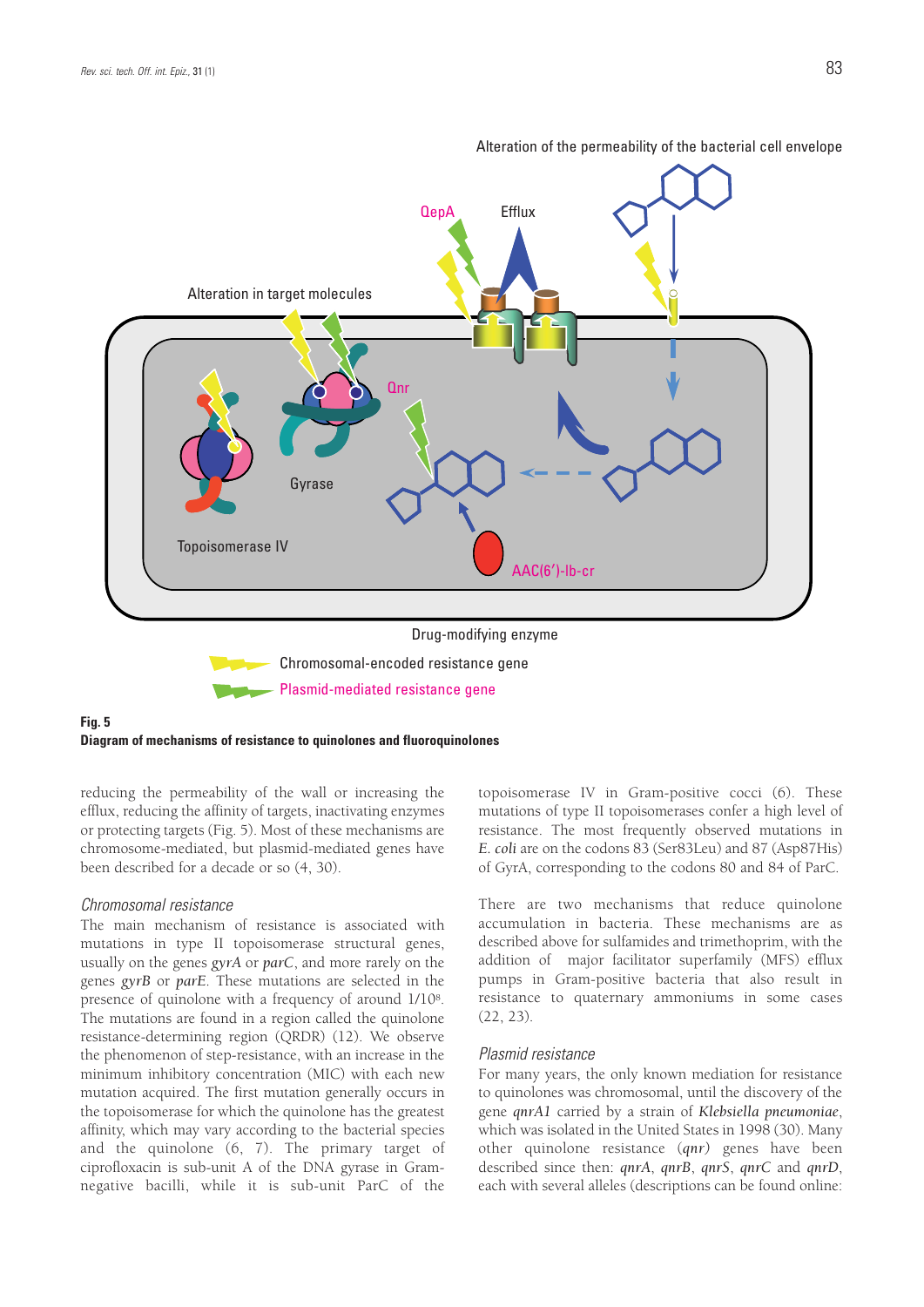www.lahey.org) (15). The Qnr proteins act by protecting the topoisomerases against the action of quinolones. They belong to the family of pentapeptide repeat proteins (PRP), which are formed by a repeat series in tandem with five amino acids (33). Similar proteins are the protein McbG, which inhibits the microcin B17 in *E. coli* (MccB17) (12) and the protein MfpA discovered in mycobacteria (20, 30). The other mechanism with plasmid-mediation is the gene *qepA* encoding an efflux pump belonging to the MFS family. Another gene, *oqxAB,* encoding an efflux pump of the RND family, has been described in a strain of *E. coli* isolated in a pig (29). OqxAB confers resistance to olaquindox, a quinoline derivative used in veterinary medicine (29).

The mechanism for inactivating quinolones (Table I) did not exist prior to the description of the plasmidmediated gene *aac(6*′*)-Ib-cr* encoding a bifunctional aminoglycoside 6′-N-acetyltransferase capable of acetylating both aminoglycosides and fluoroquinolones (26). This gene is a variant of the classic gene *aac(6*′*)-Ib* that confers resistance to certain aminoglycosides (amikacin, isepamicin, tobramycin). The new enzyme AAC(6′)-Ib-cr includes two mutations (Trp104Arg and Asp181Tyr) that reduce the aminoglycoside resistance but confer resistance to ciprofloxacin and norfloxacin, thanks to the N-acetylation of the secondary amine group of the piperazinyl cycle.

## *Acquisition of resistance to quinolones*

Clinical resistance to quinolones generally results from a combination of several of the resistance mechanisms described above, with each mechanism acquired independently. For example, in *E. coli,* a level of resistance higher than critical clinical concentrations (0.5 mg/l for ciprofloxacin, for example) is achieved only by a combination of at least two mechanisms, most frequently a mutation of *gyrA* S83L and an efflux or impermeability. Only a combination of four or five mechanisms (mutations of *gyrA* and *parC* + efflux + qnr + AAC-(6′)-Ib-cr + impermeability) can achieve a high level of resistance in *E. coli* (ciprofloxacin MIC of 16 mg/l). For *Staphylococcus aureus*, two or three mechanisms are sufficient and for streptococci a single mutation often results in clinical resistance. Nevertheless, resistance is acquired in successive stages and it is therefore very important to be able to detect low levels of resistance, indicating the acquisition of a first resistance mechanism that could lead to the acquisition of clinical resistance.

## **Coumarins**

Coumarin antibiotics include coumermycin and novobiocin, which are natural products from *Streptomyces* spp. These antibiotics also inhibit type II topoisomerases, DNA gyrase and topoisomerase IV but they use a different mechanism from that of quinolones. They act by competitive inhibition of the hydrolysis of adenosine-5′-triphosphate (ATP), which involves an N-terminal region of the sub-unit GyrB for DNA gyrase and the subunit ParE for topoisomerase IV (19). Since the sub-units are dimeric *in vivo*, we understand that coumermycin A, which is virtually the double of novobiocin, can block the two hydrolysis sites while novobiocin blocks only one.

As these molecules have rather a high molecular weight, penetration of the cell wall of Gram-negative bacteria is difficult, resulting in natural resistance to them. They are particularly active on streptococci and staphylococci (MIC from 0.003 to 0.02 mg/l), except for certain species such as *S. saprophyticus*.

The resistance mechanisms are associated with mutations in sub-unit B of DNA gyrase (codons 136 and 164) (8).

# *Transcription inhibitors: rifamycins*

The rifamycins, still referred to as ansamycins, are natural products of *Streptomyces* spp. Their discovery was very important for the treatment of mycobacterial infections, including tuberculosis, caused by the tubercle bacillus (*Mycobacterium tuberculosis* complex), and leprosy, caused by *M. leprae* and *M. lepraemurium*.

The mechanism of these antibiotics inhibits transcription by binding to the beta sub-unit of the RNA polymerase, protein  $\beta\beta' \alpha$ 2 $\omega$ , coming between the RNA and the beta sub-unit (16). This prevents transcription from starting. These molecules are bactericidal antibiotics. They are among the few antibiotics that act on quiescent bacteria, i.e. not in the growth phase. This is why they are the preferred molecules for treating sub-acute and chronic infections.

## **Antibacterial activity**

Rifampicin was discovered by P. Sensi and M.T. Timbal in 1959. It is produced by *Streptomyces mediterranei*. It acts mainly on Gram-positive bacteria such as streptococci, staphylococci and mycobacteria (Table II). Even though it also acts on Gram-negative cocci, the walls of Gramnegative enteric or aerobic *Pseudomonas* bacilli are often impermeable to them.

Rifabutin, rifapentin, rifaximin and rifamycin SV are other rifamycins that differ from rifampicin, either because of their pharmacokinetic properties or because of their antibacterial activity.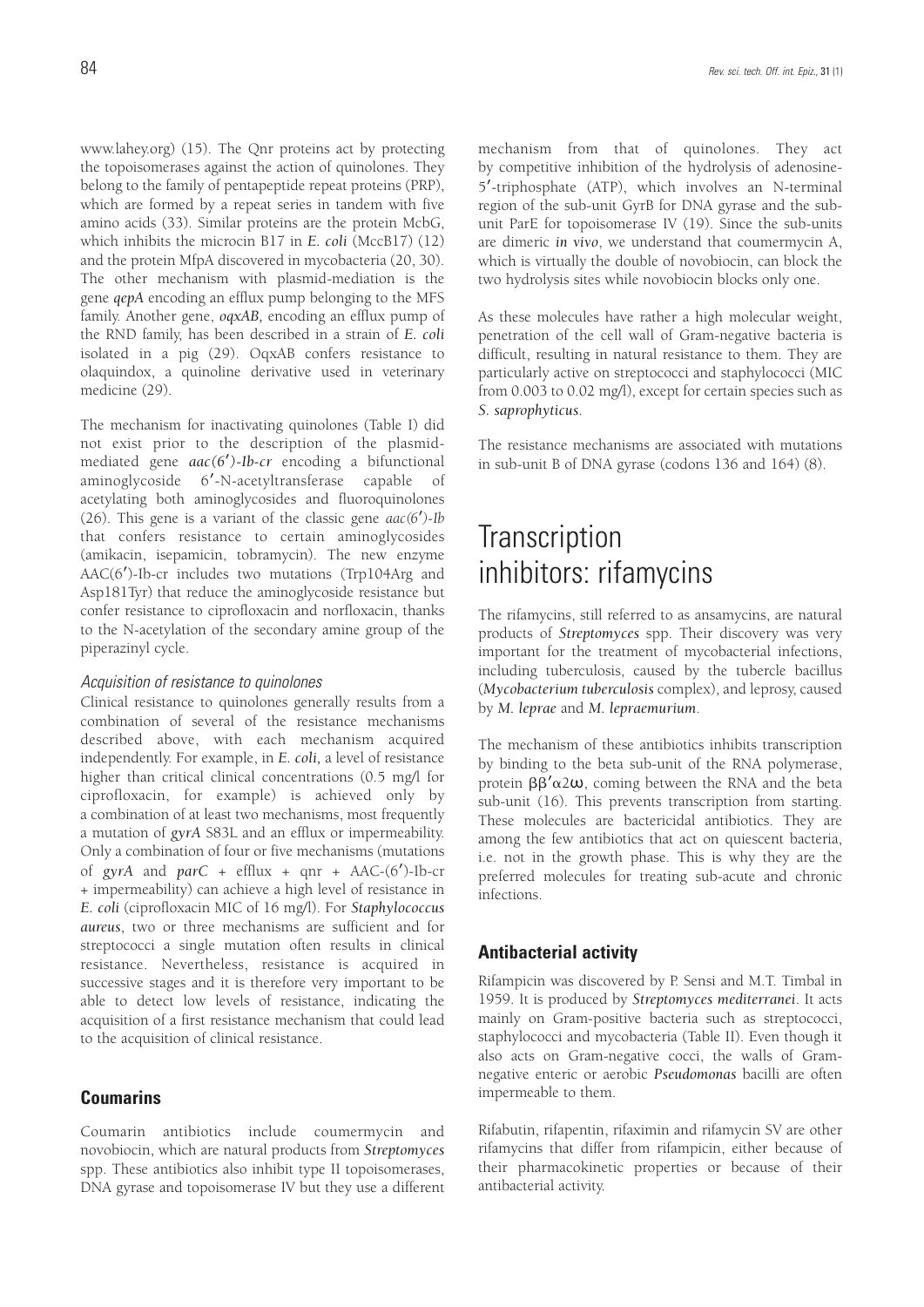## **Resistance mechanisms**

## Modification of the target by mutations of the rpoB gene

The mutations are selected in the presence of rifamycin at a frequency of around 1/10–8. Several mutations can be combined to give a high level of resistance in streptococci and staphylococci (2).

One region of the gene *rpoB* is particularly well known in the *M. tuberculosis* complex (*M. tuberculosis*, *M. bovis*, *M. africanum*, *M. caprae*, *M. pinnipedii*, *M. canetti*) because it contains all the mutations associated with acquired resistance to rifampicin. This region extends from codon 511 to codon 533 (*E. coli* numbering system) (21). In strains resistant to rifampicin, in one case out of two we find the mutation Ser531Leu or Ser83Trp. These mutations are detectable by polymerase chain reaction (PCR) amplification followed by hybridisation or sequencing, and now using commercialised tests: GeneXpert®MTB/RIF (Cepheid, USA); GenoType®MTB-DR plus (Hain Lifescience, Germany); InnoLiPA® Rif-Tb (Innogenetics, Belgium).

### Inactivation of rifamycins

This is caused by an ADP ribosylase encoded by the gene *arr-3*. This gene is found in its natural state in the bacteria that produce it (chromosome-mediated), and has been transferred to Gram-negative bacteria where it is usually plasmid-mediated within the integron or between insertion sequences.

## Other mechanisms

An efflux and aggravation of natural impermeability can also be responsible for resistance in Gram-negative bacteria.

# *Toxic action on DNA*

## **5-Nitroimidazoles**

The 5-nitroimidazoles, including metronidazole, ornidazole and tinidazole, are antibiotics that act mainly against anaerobic bacteria because they require a prior reduction of ferredoxins (anaerobic pyruvate metabolism,  $NO<sub>2</sub>$  =>  $NH<sub>2</sub>$ ) in the presence of DNA.

These antibiotics inhibit the synthesis of nucleic acids by binding to the DNA, especially in regions rich in thymidine and adenine. They are bactericidal but the mechanism is poorly understood.

The antibacterial spectrum is narrow and mainly concerns anaerobic bacteria, with Gram-negative bacteria being

#### **Table II Antimicrobial activity of rifampicin**

| <b>Bacteria</b>                         | MIC (mg/l) |  |  |
|-----------------------------------------|------------|--|--|
| <b>Gram-positive species</b>            |            |  |  |
| Mycobacterium tuberculosis              | 0.2        |  |  |
| M. kansasii                             | 0.5        |  |  |
| M. leprae                               | S in mice  |  |  |
| Staphylococcus aureus                   | 0.005      |  |  |
| <i>Streptococcus pyogenes</i> (group A) | 0.002      |  |  |
| Pneumocoque (S. pneumoniae)             | 0.001      |  |  |
| Enterococcus faecalis                   | 0.1        |  |  |
| Corynebacterium diphtheriae             | 0.01       |  |  |
| Clostridium perfringens                 | 0.5        |  |  |
| <b>Gram-negative species</b>            |            |  |  |
| Neisseria meningitidis                  | 0.01       |  |  |
| N. gonorrhoeae                          | 0.01       |  |  |
| Haemophilus spp.                        | 0.02       |  |  |
| Brucella spp.                           | 0.01       |  |  |
| Legionella spp.                         | 0.03       |  |  |
| Fusobacterium                           | 0.1        |  |  |
| <b>Bacteroides</b>                      | 0.1        |  |  |
| Escherichia coli                        | 1 to 20    |  |  |
| Pseudomonas                             | 1 to 20    |  |  |

*MIC: minimal inhibitory concentration*

more susceptible than Gram-positive bacteria. Certain bacteria with a microaerophilic metabolism such as *Helicobacter pylori* are also susceptible.

The imidazoles are also effective on many parasites: *Trichomonas vaginalis*, *Lamblia* (giardia), and *Entamoeba histolytica* (amoeba).

Resistance mechanisms are rarely observed in anaerobic bacteria. We observe:

– a reduction in intra-bacterial accumulation by a reduction in the influx or efflux (22, 24)

– a reduction in nitro-reductase activity.

The *nim* genes (*nimA* to *nimF*) were found in anaerobic bacteria with acquired resistance (25, 28, 31). These genes encode reductases that cannot activate imidazoles. The genes are transferable because they are plasmid-mediated or transposon-mediated, but some of them can be found in chromosomes. The expression of *nim* genes is often subject to a promoter introduced upstream of the gene by an insertion sequence (32).

Resistance is frequently found in *H. pylori* (30% to 50%) but it is sometimes due to false resistance *in vitro* because of the difficulty of testing metronidazole in this slowgrowing bacterium. While several genes encoding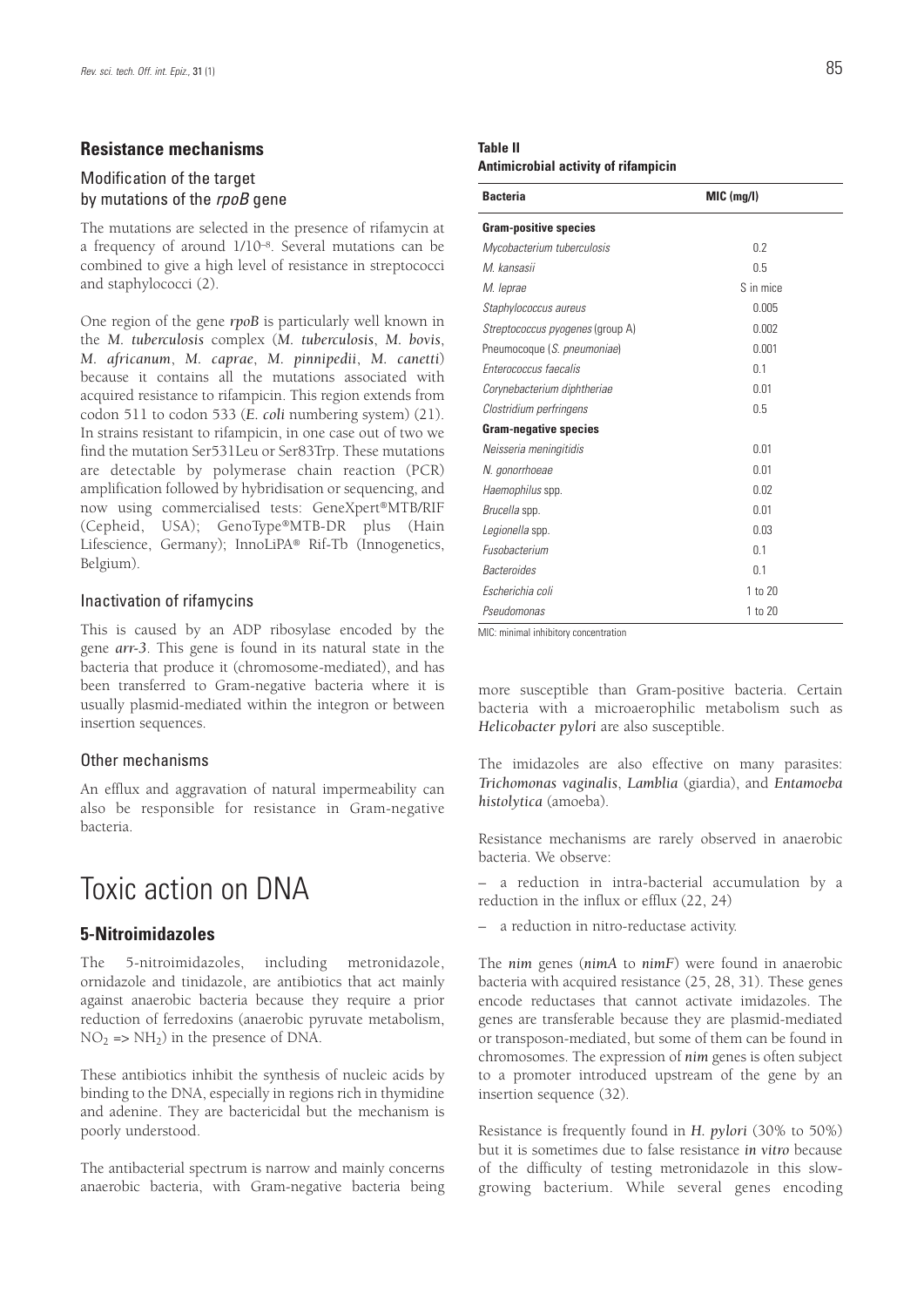reductases were blamed (*frxA*, *rdxA*), the main culprit was general modification of the oxide-reduction capacity of the bacteria (17).

## **Nitrofurans**

The nitrofurans need to be transformed into active compounds by reduction, like the nitroimidazoles. The active compound causes lesions of the DNA that are poorly characterised.

Unlike the 5-nitroimidazoles, the reductases produced by aerobic–anaerobic bacteria such as enterobacteria are active and can transform the nitrofurans. That is why these molecules have a broad spectrum of antibacterial activity: Gram-negative bacteria such as enterobacteria (except *Proteae*) and Gram-positive bacteria such as staphylococci and streptococci.

The acquired resistance mechanisms are poorly understood:

– resistance by reducing the nitroreductase activity due to mutations in the genes *nfsA* and *nfsB*

– reduction in the accumulation in Gram-negative bacteria.

According to the current state of knowledge, these genes are chromosome-mediated.

## *Acknowledgements*

Our thanks go to Université Paris Diderot (EA 3964) and Université Reims-Champagne.

п

# *References*

- 1. Acar J.F. & Goldstein F.W. (1982). Genetic aspects and epidemiologic implications of resistance to trimethoprim. *Rev. infect. Dis.*, **4** (2), 270–275.
- 2. Aubry-Damon H., Soussy C.J. & Courvalin P. (1998). Characterization of mutations in the *rpoB* gene that confer rifampin resistance in *Staphylococcus aureus*. *Antimicrob. Agents Chemother*., **42** (10), 2590–2594.
- 3. Blondeau J.M. (2004). Fluoroquinolones: mechanism of action, classification, and development of resistance. *Surv. Ophthalmol.*, **49** (Suppl. 2), S73–78.
- 4. Cambau E. (1996). Résistance aux quinolones. *Méd. & Thérapeutique*, **3**, 98–107.
- 5. Cambau E., Carthagena L., Chauffour A., Ji B. & Jarlier V. (2006). – Dihydropteroate synthase mutations in the *folP1* gene predict dapsone resistance in relapsed cases of leprosy. *Clin. infect. Dis.*, **42** (2), 238–241.
- 6. Cambau E., Matrat S., Pan X.S., Roth Dit Bettoni R., Corbel C., Aubry A., Lascols C., Driot J.Y. & Fisher L.M. (2009). – Target specificity of the new fluoroquinolone besifloxacin in *Streptococcus pneumoniae*, *Staphylococcus aureus* and *Escherichia coli*. *J. antimicrob. Chemother.*, **63** (3), 443–450.
- 7. Cattoir V., Lesprit P., Lascols C., Denamur E., Legrand P., Soussy C.-J. & Cambau E. (2006). – *In vivo* selection during ofloxacin therapy of *Escherichia coli* with combined topoisomerase mutations that confer high resistance to ofloxacin but susceptibility to nalidixic acid. *J. antimicrob. Chemother.*, **58** (5), 1054–1057.
- 8. Contreras A. & Maxwell A. (1992). *gyrB* mutations which confer coumarin resistance also affect DNA supercoiling and ATP hydrolysis by *Escherichia coli* DNA gyrase. *Molec. Microbiol*., **6** (12), 1617–1624.
- 9. Fermer C. & Swedberg G. (1997). Adaptation to sulfonamide resistance in *Neisseria meningitidis* may have required compensatory changes to retain enzyme function: kinetic analysis of dihydropteroate synthases from *N. meningitidis* expressed in a knockout mutant of *Escherichia coli*. *J. Bacteriol*., **179** (3), 831–837.
- 10. Fluit A.C. & Schmitz F.J. (2004). Resistance integrons and super-integrons. *Clin. Microbiol. Infect*., **10** (4), 272–288.
- 11. Gutmann L., Billot-Klein D., Williamson R., Goldstein F.W., Mounier J., Acar J.F. & Collatz E. (1988). – Mutation of *Salmonella* Paratyphi A conferring cross-resistance to several groups of antibiotics by decreased permeability and loss of invasiveness. *Antimicrob. Agents Chemother*., **32** (2), 195–201.
- 12. Heddle J.G., Blance S.J., Zamble D.B., Hollfelder F., Miller D.A., Wentzell L.M., Walsh C.T. & Maxwell A. (2001). – The antibiotic microcin B17 is a DNA gyrase poison: characterisation of the mode of inhibition. *J. molec. Biol*., **307** (5), 1223–1234.
- 13. Hooper D.C. (2000). Mechanisms of action and resistance of older and newer fluoroquinolones. *Clin. infect. Dis*., **31** (Suppl. 2), S24–28.